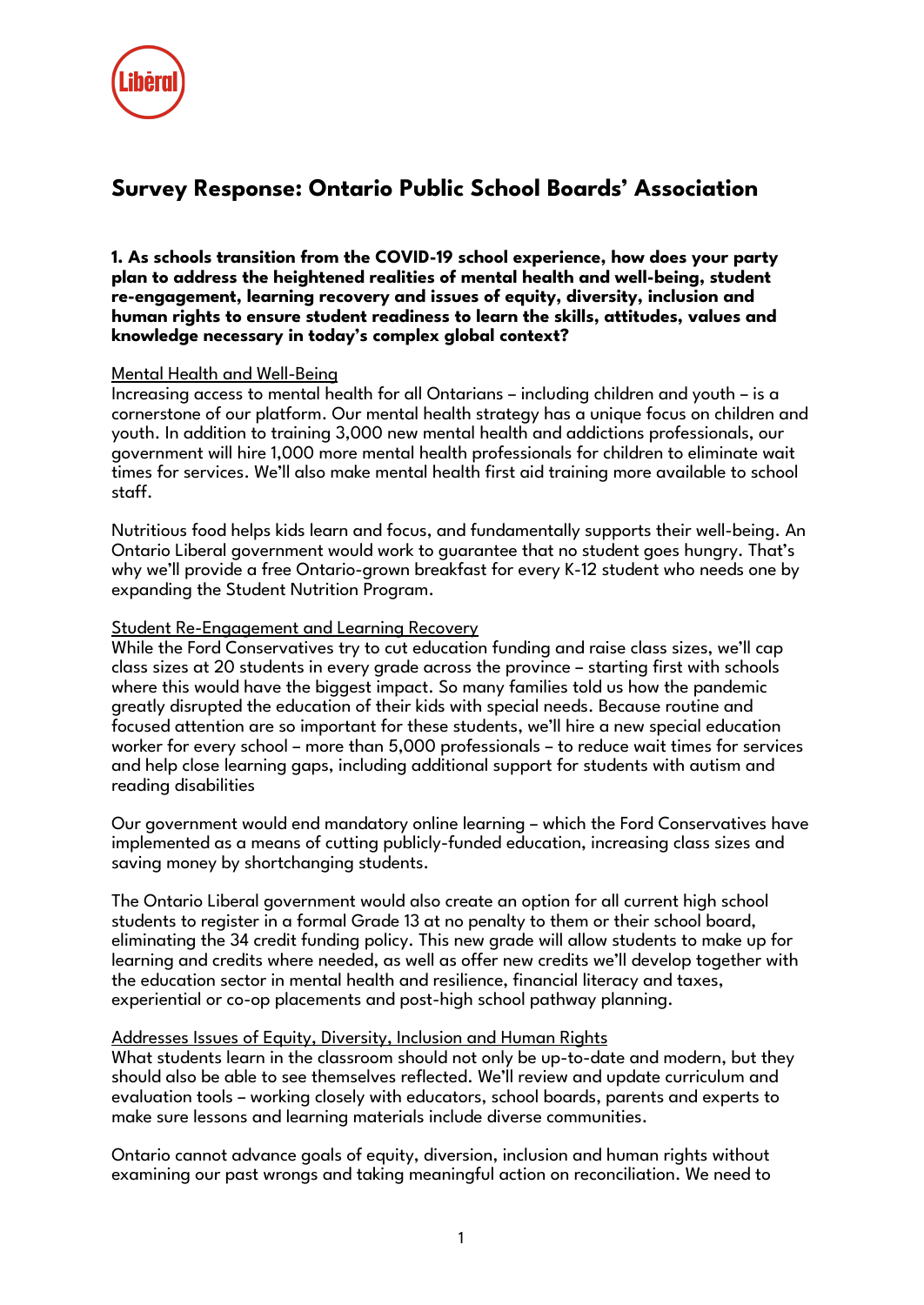

make sure that reconciliation is instilled in the next generation of Ontarians – which starts with our education system. Our government would increase the mandatory learning on the painful history of Canada's residential schools across the K-12 curriculum while also learning about and celebrating the significant contributions of Indigenous peoples to Ontario and Canada.

### **2. Boards continue to stress the need for local flexibility in order to balance their operating budgets and meet unique local cost pressures and needs. Will your party consider re-establishing the Local Priorities Grant to allow specific local board initiatives, meet funding challenges and support the achievement and well-being of all students?**

The way Ontario funds schools is based on a decades-old, one-size-fits-all formula – one that forces smaller and rural schools to close while also failing to upgrade schools in larger, fast-growing communities. It's time to refresh that formula top to bottom – including a review to ensure equitable access to Education Development Charges. We'll also consider the needs of Franco-Ontarians, students with special needs, people living in rural and Northern Ontario and those in fast-growing neighbourhoods in this new formula. Our \$375 million investment in special education supports will also create local flexibility in an area that is traditionally underfunded compared to board expenditures.

**3. Knowing and acknowledging that many First Nations students already face significant gaps in learning outcomes and achievement, often two to three year gaps by comparison to their non Indigenous public school counterparts, and knowing the impact the pandemic has had on remote learning for students, what would your party propose to do to mitigate learning loss specific to the unique challenges and needs face by many First Nation students across many Indigenous communities in the province particularly those in remote areas?**

We are committed to implementing the Truth and Reconciliation Commission Calls to Action by working with and learning from Indigenous peoples and First Nations, guided by the principles of self-determination, reciprocity, and mutual recognition of nationhood. This includes increasing support for the option to learn First Nations languages and allowing Indigenous elders to teach Indigenous language classes. Our investments in smaller class sizes, mental health and special education resources will also enable school boards to create the conditions to close learning gaps built up through the pandemic.

We'll also partner to expand and strengthen Ontario's Indigenous Institutes to increase opportunities for diplomas, certificates and degrees in culturally enriched settings with permanent funding and invest \$2 million in First Nations Public Libraries since only 30% of First Nations reserves have libraries.

Finally, we'll continue to support the investigation and commemoration of former residential school sites across Ontario and make September 30th – National Day for Truth and Reconciliation – a statutory holiday so there's an annual occasion for everyone to learn and reflect.

**4. What concrete actions will your party take to promote and facilitate the elimination of systemic racism and oppression within the policy, practices and structures in our public education system?**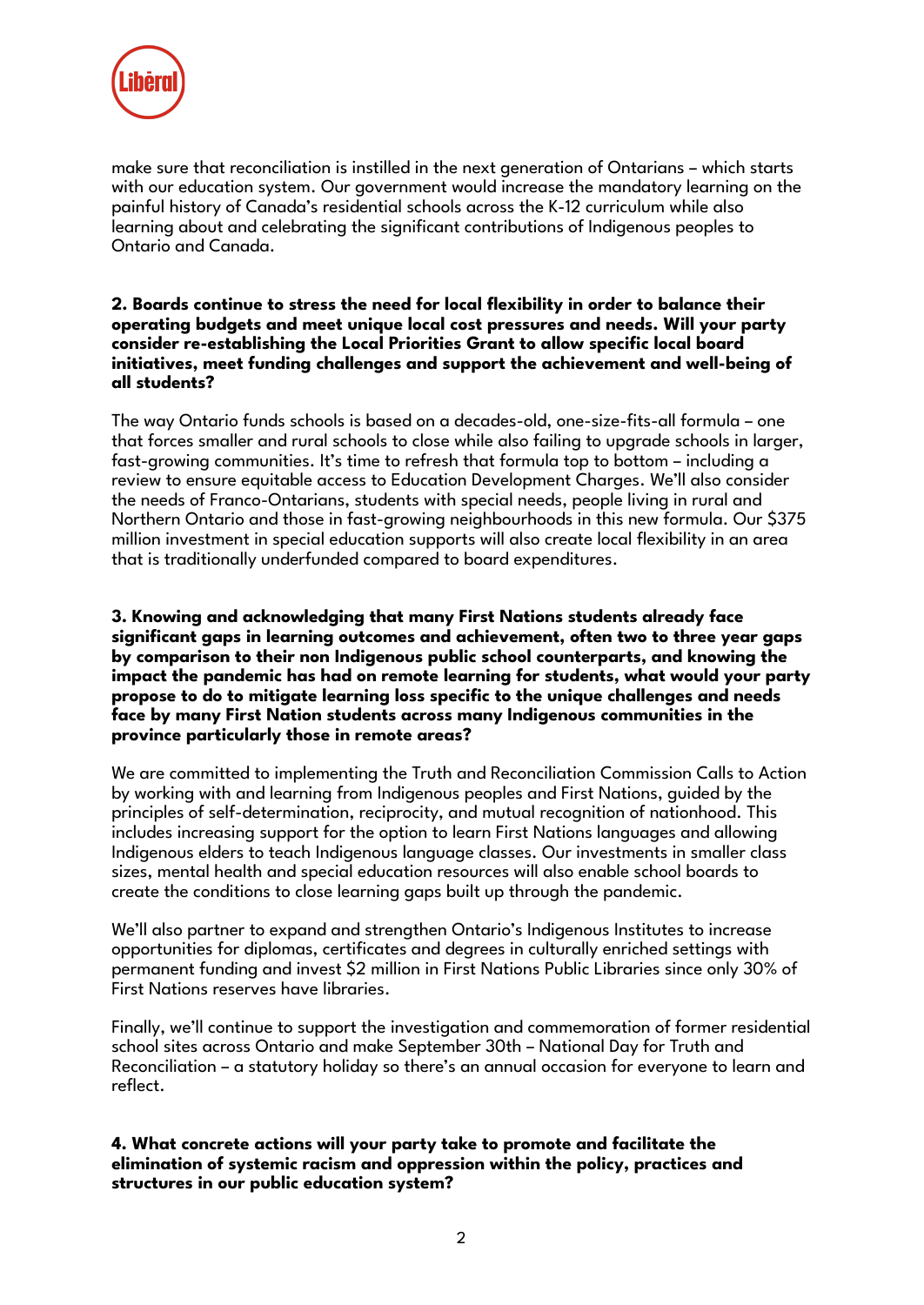

Hate and intolerance have no place in Ontario. We'll reverse the Ford Conservatives' cuts to anti-racism programs and strengthen ways to respond to complaints about racism in public school, health and child welfare systems, led by a stand-alone Minister.

In addition to the initiatives mentioned above, we'll end academic streaming with the appropriate supports – including smaller class sizes, teacher training and additional help for students experiencing learning gaps. We'll also address how streaming can perpetuate anti-Black racism and further segregate students from marginalized backgrounds, including before high school and through special education.

To address anti-Black racism specifically, we'll refresh Ontario's 2017 Anti-Black Racism Strategy. In education, we'll make sure Black history, literature and the contributions of Black Canadians are featured in the curriculum.

## **5. How would your party work towards maintaining labour peace in our school system?**

The pandemic has been exceptionally difficult for teachers, education workers and school administrators, who have been some of the most important and courageous frontline workers in the province. An Ontario Liberal government will repeal the wage-capping Bill 124. We will freely negotiate new collective agreements in good faith with all public sector employees. While the Ford Conservatives planned to fire 10,000 teachers, we'll do exactly the opposite – with the Ontario Liberal Party proposing to hire 10,000 more teachers and 5,000 more special education staff.

## **6. Is your party committed to working together with public school boards and do you support the current form of school board governance?**

An Ontario Liberal government would listen to associations and elected school boards on the commitments we're making around learning. We'll protect the rights of parents, students and education workers to be heard in evidence-based decision making by reconvening the Education Partnership Table.

## **Are there any other specific education-related platform pieces you would like to highlight?**

We are committed to strengthening Ontario's public education system. Here are some of the additional ways we're committed to doing that:

- Modernize school report cards to make them easier to understand and more meaningfully communicate progress to families
- End EQAO assessments so students and teachers can focus on making up for lost learning during the pandemic. Since we'll need a way to measure how our kids are catching up in math and literacy, we'll collaborate with parents, teachers and education experts to develop a new assessment strategy to capture and address the pandemic's impact on learning
- Consult on how best to increase equitable access to French immersion programs and recruit, train and retain more French-language teachers, including simplifying the hiring process for qualified newcomers